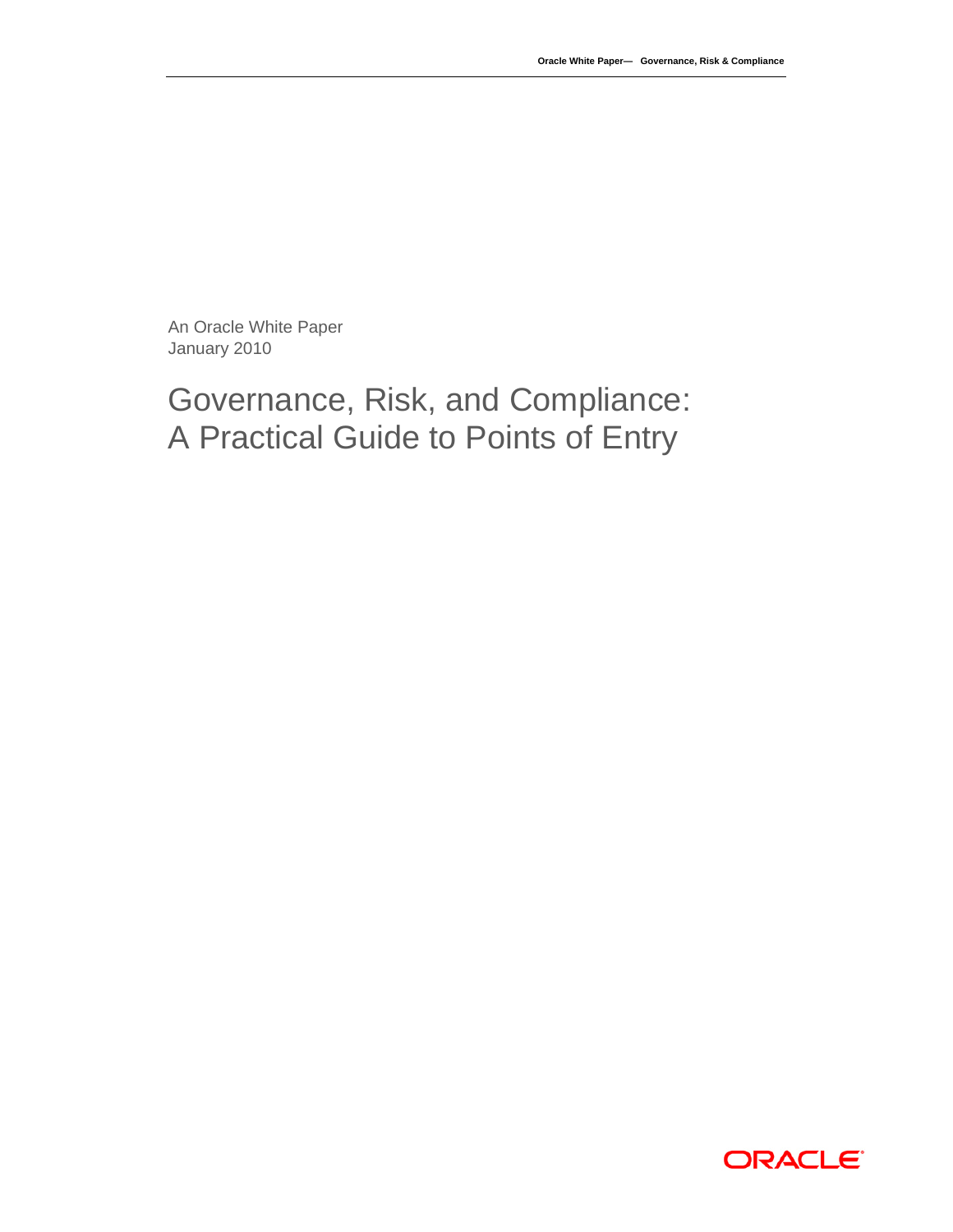### Disclaimer

The following is intended to outline our general product direction. It is intended for information purposes only, and may not be incorporated into any contract. It is not a commitment to deliver any material, code, or functionality, and should not be relied upon in making purchasing decisions. The development, release, and timing of any features or functionality described for Oracle's products remains at the sole discretion of Oracle.

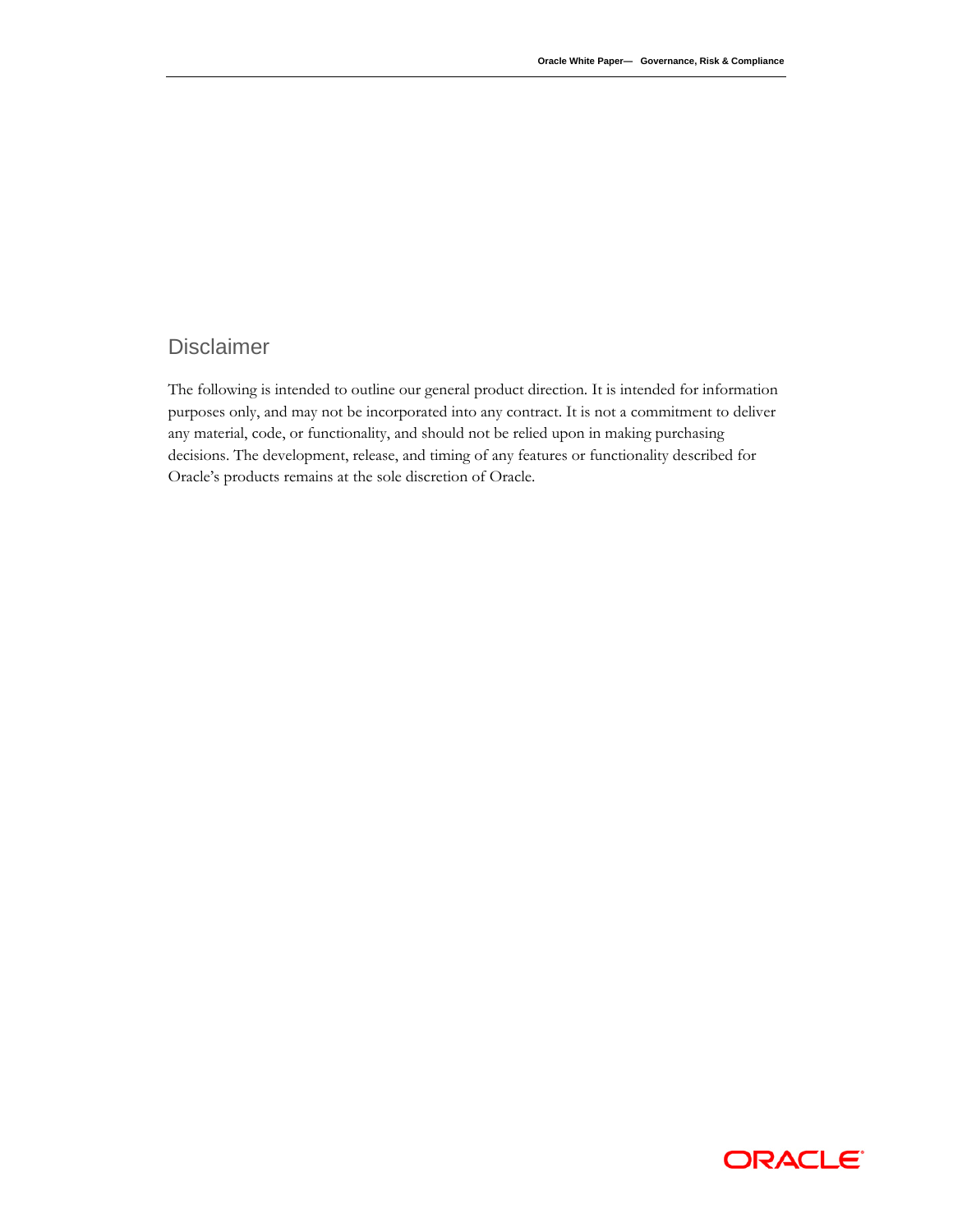**3**

# Table of Contents

| 2. Building a GRC Framework with Identity-Related Controls 4        |  |
|---------------------------------------------------------------------|--|
| 3. Criteria for Selecting an Identity-Based Solution for Controls 8 |  |
| 4. Using Oracle Identity Management to Institute Controls 9         |  |
|                                                                     |  |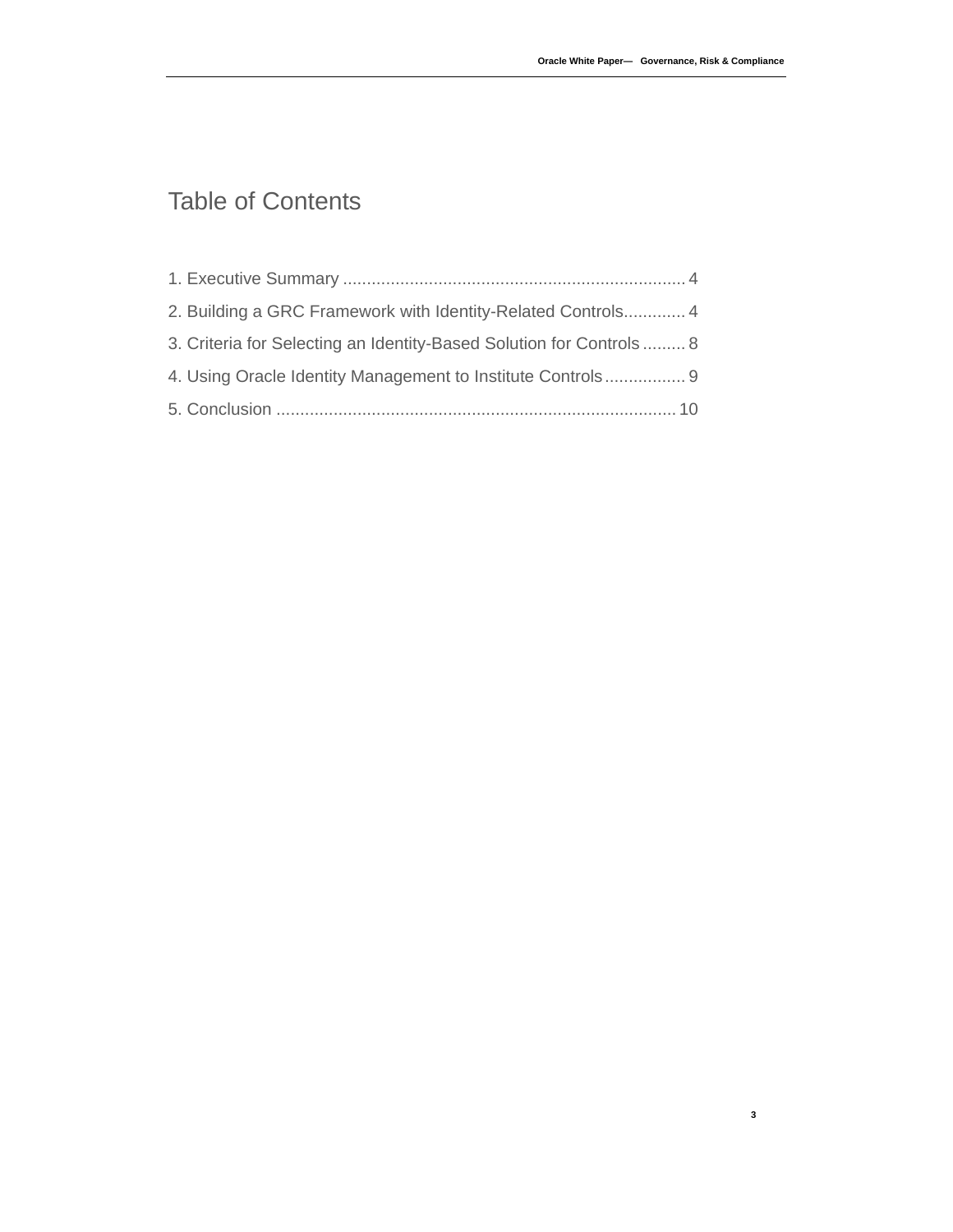# 1. Executive Summary

The implementation of new initiatives in governance, risk, and compliance (GRC) may be an overwhelming prospect for many organizations. With multiple views and aspects of GRC, it can be difficult to know where to begin. IT Governance continues to be a main focus for many security officers and IT administrators in tacking the constantly evolving regulatory requirements coupled with increased business complexity. Organizations today are being asked, not only to understand the regulations, but also to create the appropriate strategies in addressing their Governance, Risk and Compliance (GRC) needs. Adding to this is the reality that GRC initiatives are often broad and spread across different infrastructure silos managed by different business or IT organizations. Among all the regulatory compliance mandates, Sarbanes-Oxley Act (SOX), Gramm-Leach-Bliley Act (GLB) and Health Insurance Portability & Accountability (HIPAA) are the ones we hear the most. Many of the key requirements revolve around elements of Identity Management where user access to systems, applications and data is being controlled. As a result, any IT GRC initiatives and considerations must put Identity and Access Governance on the top of the list.

This paper proposes that the solution is to break GRC initiatives into a number of constituent components that can be addressed one at a time, beginning with those that are easiest to plan for and implement.

Choosing the first area on which to focus may mean drilling down from the big picture of enterprise GRC to the IT framework that enables it, and then to some manageable aspect of that framework. An example of this is IT framework applications associated with instituting access, security, and other controls to support business policies. Because access and security are inextricably linked with identity, controls that can be automated through identity management are a good place to start.

This paper provides:

- Specific examples of identity-related access and security controls that can be instituted as part of an IT framework for GRC
- Guidance for selecting an identity-based solution for access and security controls within the IT framework
- Information about Oracle's portfolio of identity management products that may be useful in the initial effort to address GRC

# 2. Building a GRC Framework with Identity-Related **Controls**

The following are specific examples of identity-related access and security controls that can be instituted as part of an IT framework for GRC, whether across the enterprise or for a particular business area within the organization.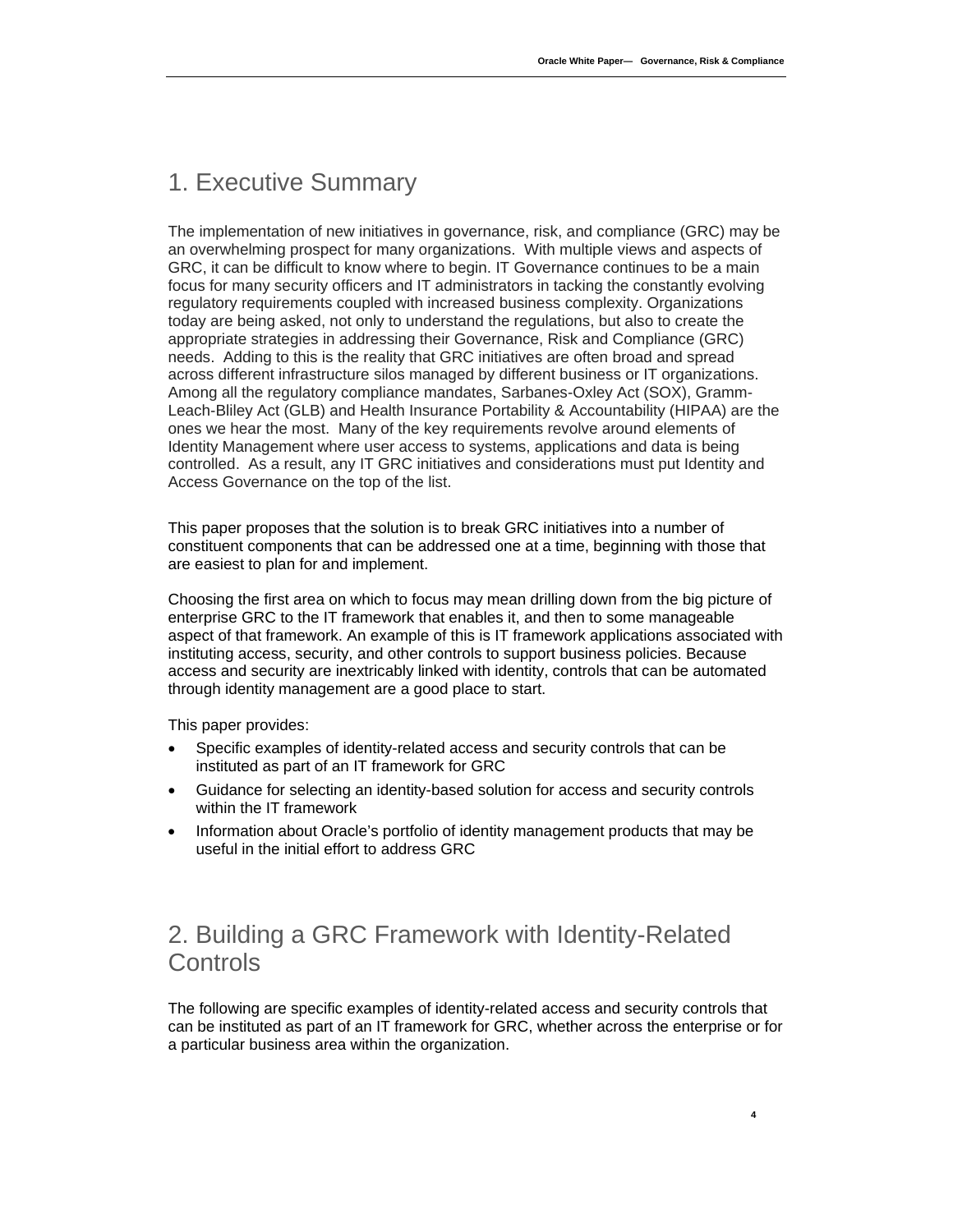### Authentication

Verifying that users who request access to enterprise resources are who they say they are and have permission to view or use what they are asking to view or use is fundamental to reducing risk and improving compliance in the enterprise. This requires access controls with a strong authentication component.

Identity-based access-control technology that includes a wide range of authentication capabilities can be implemented to provide the appropriate levels of authentication to support enterprise policy. At the minimum, an identity-based solution should include:

- Strong password management capabilities that dictate policies such as how often passwords are required to be changed
- Enterprise single sign-on (ESSO) capabilities that enforce password policy while improving the user experience by enabling users to use one password for access to different enterprise resources
- The option of even stronger controls such as multifactor authentication to strengthen the security of password-based access at the initial network-login level

### Segregation of Duties Enforcement

Segregation of duties (SOD) enforcement prevents users from intentionally or inadvertently breaching security policy as a result of the roles they occupy and the duties they are assigned to perform. A classic example is not allowing someone who issues purchase orders to approve them as well. SOD enforcement directly impacts an organization's ability to comply with explicit requirements of the Sarbanes-Oxley Act and other regulations aimed at ensuring the integrity of enterprise financial operations.

Enforcing SOD policy in a GRC control environment requires identity provisioning and auditing capabilities that:

- Are fine-grained enough to identify imminent violations when users are provisioned, especially after job changes that may affect their duties
- Automatically prevent violations and report to management on when incidents occur
- Maintain an ongoing record of activities with the potential impact to SOD, such as job changes and password resets
- Record and notify management of all attempts to access confidential, restricted, or other sensitive enterprise resources

Once the policies are defined, they must be enforced during the day-to-day functions of the identity management system as appropriate controls.

*Preventive Controls* are the most common controls. As the name suggests, preventive controls are intended to prevent undesirable behavior from ever occurring. These controls can be put in place in several areas. An access control policy can limit who can log into a web application based on a relevant set of criteria – such as time of day or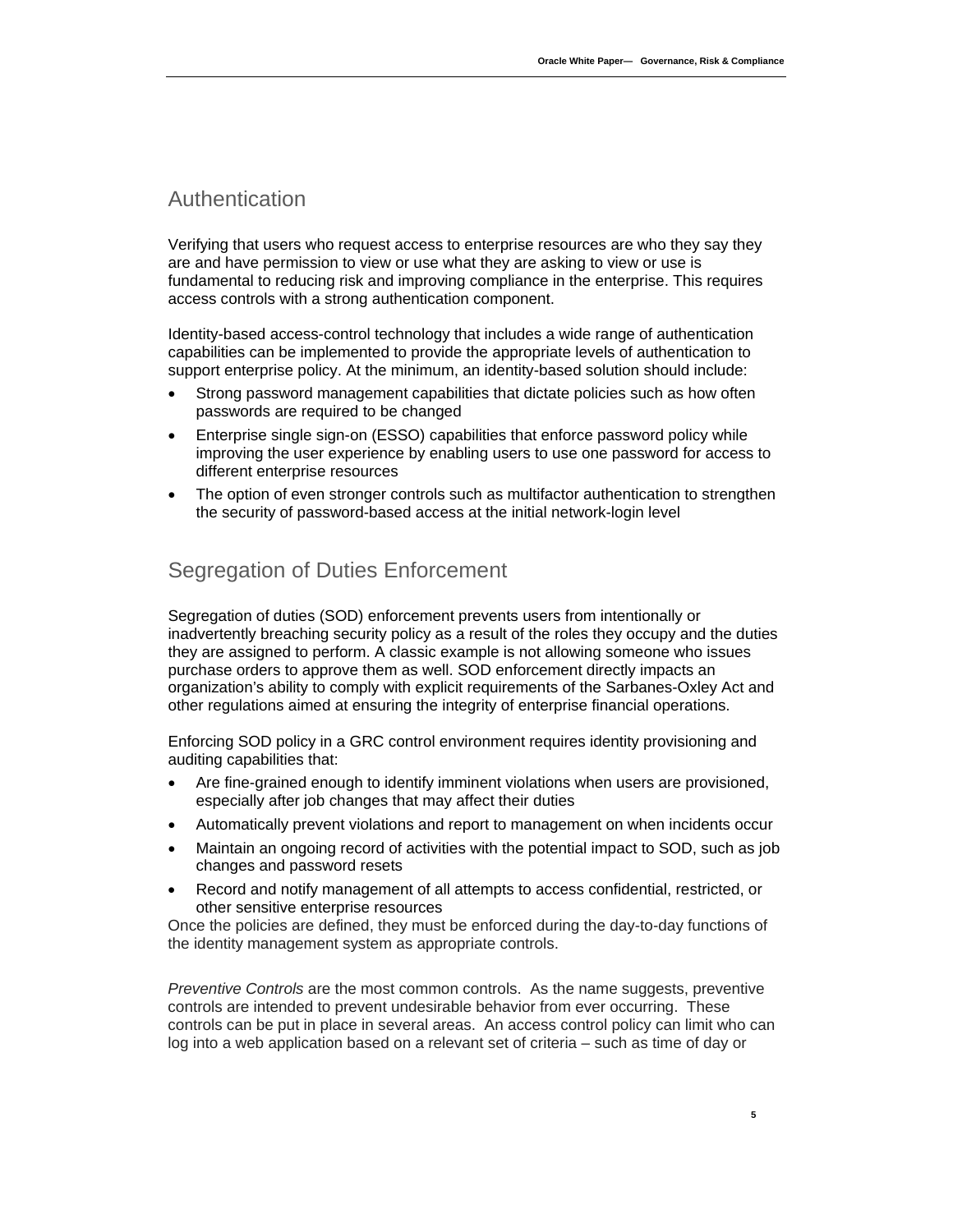location of the user accessing the application. Preventive controls can also be put in place where access is granted. A role may be granted to a user or a new entitlement may be mapped to a role, effective modifying the access for all the users belonging to the role. A preventive control such as a Segregation of Duties control can be put in place to evaluate such actions that may result in policy violations and prevent them from occurring. Notifications or approval workflows can be coupled if human intervention is required.

While policies, processes and preventive controls can prevent undesirable activities from occurring, no system of controls is perfect. Inevitably situations arise where an inappropriate action has been taken. *Detective Controls* are used to identify situations where violations have already occurred where a user's actual access is not aligned with the policies defined. This may be the result of a fraudulent attempt. Or it may be a case of access accumulation in legacy systems that have traditionally been lacking preventive controls.

When exceptions or violations are detected by the detective controls, corresponding *Corrective Controls* must be put in place to handle the violations. For example, email alerts can be routed to the appropriate reviewers where remedial action may be taken on the violation. Depending on the severity of the exception the inappropriate access may need be removed or modified programmatically or manually depending on the type of corrective controls implemented. The controls may be integrated with a notification framework or a ticketing system for manual remediation – or with a provisioning system for automated remediation.

#### Role-Based Access Control

Enterprise rules and policies that dictate who has access to what resources in the enterprise can be applied based on the role of the user. Role-based access control simplifies administration by making it possible to apply policy against roles rather than individual user accounts.

As in the preceding SOD-enforcement scenario, an identity-driven solution may be ideal. The key is to find a product that can:

- Identify conflicting access privileges and automatically prevent users from being granted rights when a conflict is identified
- Offer combined capabilities to manage roles, grant access, and report comprehensively on access throughout the process of auditing and certifying access privileges and activities
- Automate access controls to simplify the access certification process for managers

Roles can also be used to automate access certification controls, which greatly simplify the access certification process for managers. When based on role management, the tasks of auditing and certifying access to resources enable the enterprise to establish a practical framework for interjecting tight controls. Management can efficiently secure the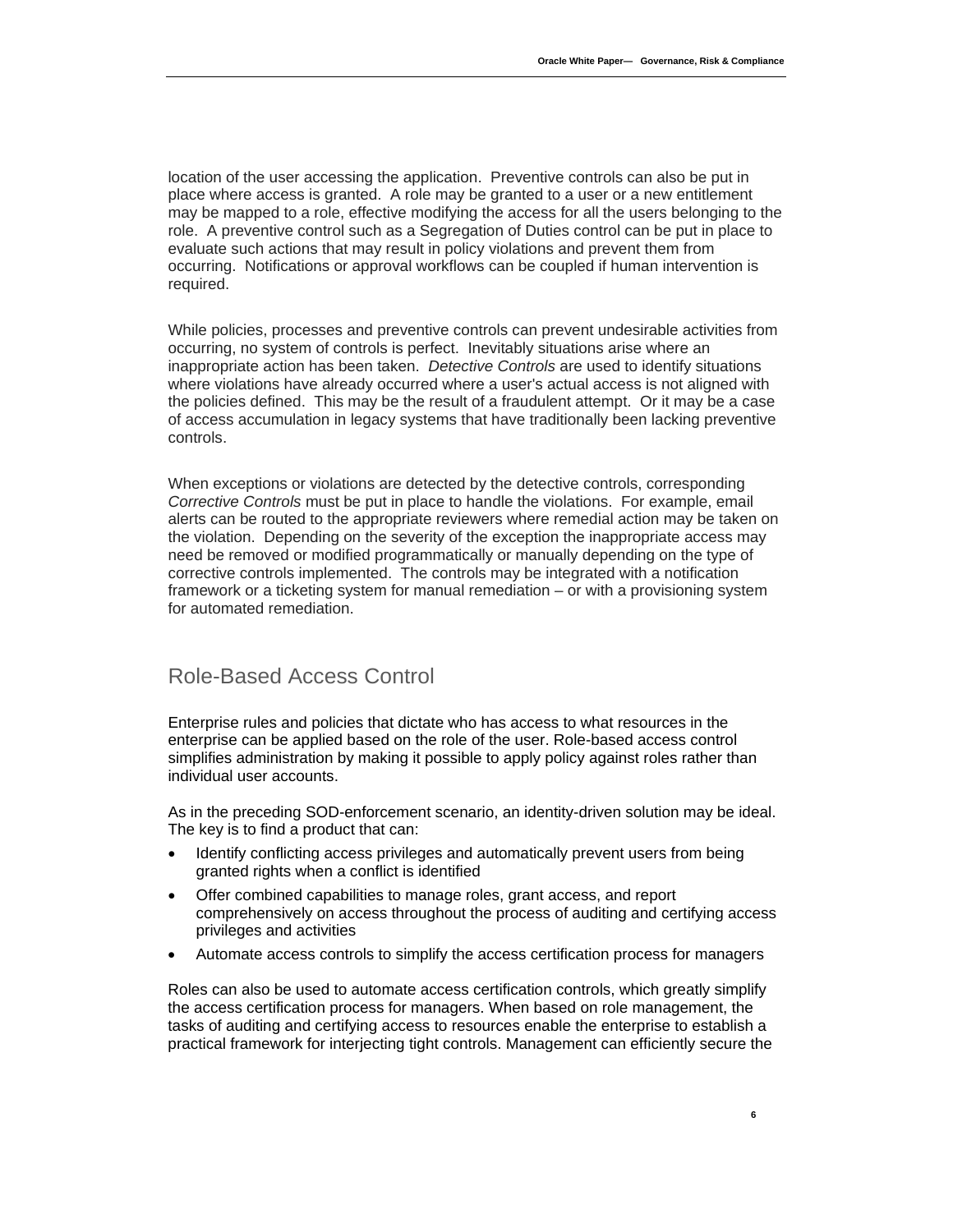enterprise and comply with internal security policy or external regulatory requirements. Additionally, role-based access auditing and certification greatly reduce the operational inefficiencies associated with managing user access in an ad hoc manner.

#### Audit and Compliance Automation

The importance of automation to implementing controls for GRC initiatives cannot be overstressed. Implementing automation for audit and compliance makes it easy and costeffective to enforce access policies, monitor access, and conduct ongoing audit and compliance reporting.

The processes and procedures that are associated with auditing and compliance cannot be sustained manually because they are labor-intensive, costly, and time-consuming – not to mention subject to human error. For example, without automation, an organization may spend weeks at the end of a quarter detecting access violations and remedying them manually. And even then, there's no assurance that every violation will be caught and properly addressed. By contrast, an identity-driven, automated solution can instantly and accurately detect violations, such as a user who changed roles in the organization and inappropriately retained access privileges to resources associated with the previous role.

Ideally, an identity-based solution for automating audit and compliance processes should bring together diverse capabilities to automate multiple related processes, with:

- A combination of automated capabilities for provisioning, access management, and reporting to enable the delivery of sustainable comprehensive audit and compliance support
- Directory capabilities for automatically consolidating identity and access information from throughout the enterprise, providing a first line of authentication services to applications, and offering strong security mechanisms such as encryption of directory data
- Support for automatic logging and encryption of transactions to provide a complete, tamper-proof forensics trail for the audit team to review as needed

Access certification is typically performed by a line of business manager or an application owner to periodically review user access. The support for access certification includes the automation of the process itself (scheduling, email notifications, approval routing, status reporting etc.) as well as the documentation or auditing of these activities. The certification may be performed at different levels depending on the nature of the certification task itself. An application owner may be interested at a high-level certification of user access based on application accounts created to access the application. A business owner may be interested at the user entitlements, which determine the types of business functions exposed to the end users. Similarly, where roles are used for granting access, role memberships will be of interest as they ultimately determine user access. An effective access certification solution must provide the right level of information since the target audience is often business users rather than IT administrators. Business-friendly description of the resources, entitlements and roles must be presented.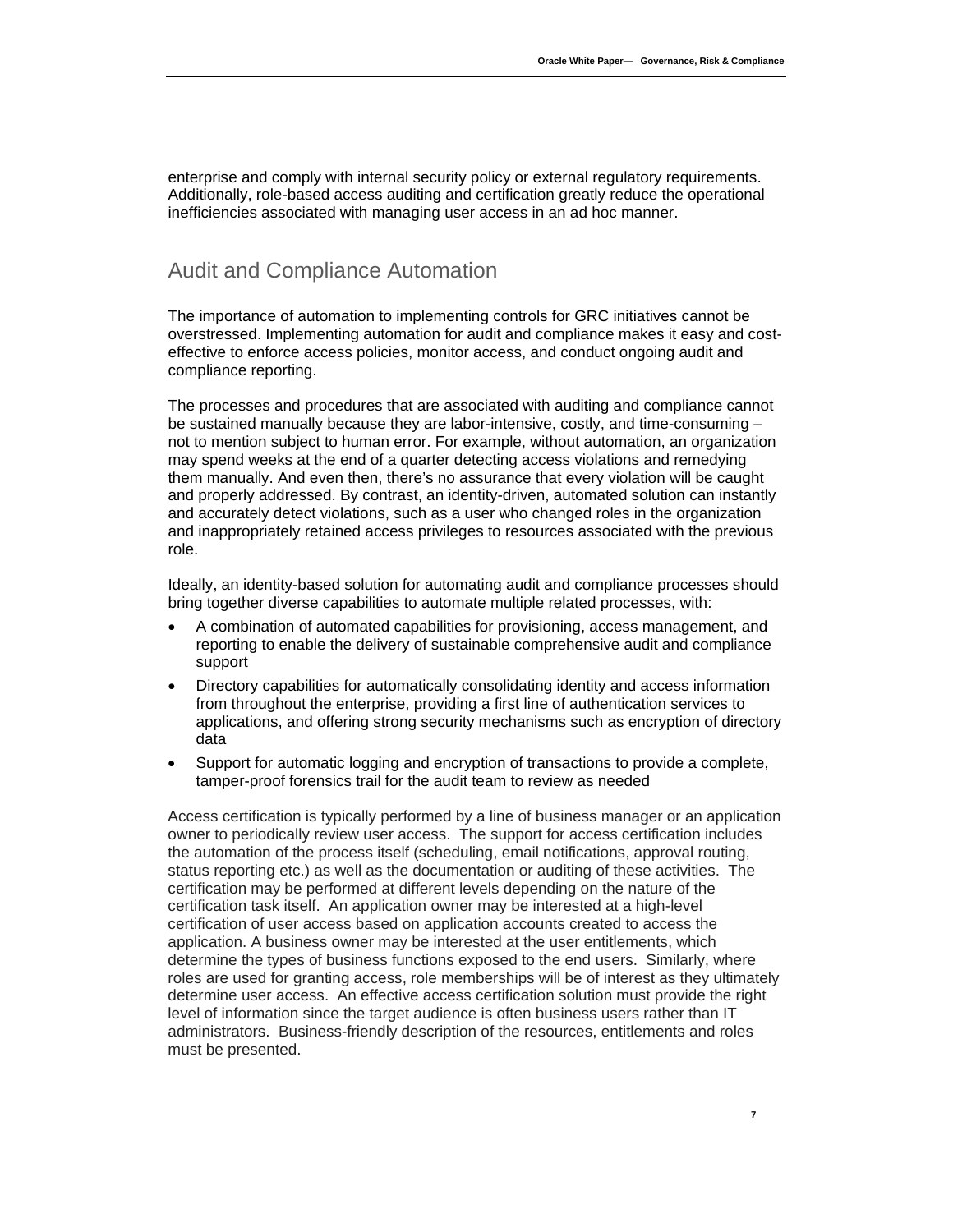#### Analytics

With the wealth of information collected, the data can be analyzed to look for trends and behaviour, which may be signs of potential risks. For example,

- What is the percentage of accounts that has been attested in this quarter?
- Does any approver have an abnormally large amount of approval requests during a given period of time?
- Is there any trend with respect to rogue accounts being detected?

While it is not entirely possible to prevent risk, the goal of an Identity and Access Governance solution is to mitigate risk. The analysis can be triggered manually but can also be scheduled periodically along with proper notification to alert business owners or application owners where appropriate.

A key aspect of Identity and Access Governance is the ability to monitor the health of the systems as well as user behaviour. With all the controls in place, along the audit support in the products, a useful amount of identity information can be collected - information such as user creation, account requests, access requests, approvals, violations, exception remediation, role grants, user login, etc. A comprehensive reporting framework allows the viewing of this information by different types of users. In addition to static reports, dashboards provide additional insight into the information through graphical representation of the data collected.

# 3. Criteria for Selecting an Identity-Based Solution for **Controls**

Automation is at the top of the list for any organization that is considering using an identity-driven approach to the controls environment in the IT infrastructure for GRC. But beyond automation, having an identity-based solution for controls that provides the flexibility to bring together multiple processes – identity provisioning and auditing, access management, and role management – is also important.

- *Identity provisioning* and *identity auditing* capabilities that are available in a single streamlined offering are useful for efficiently fulfilling access requests while simultaneously detecting risks associated with access
- *Access management* that includes fine-grained authentication vital to establishing a line of defense against violations of policy or regulatory directives
- *Role management* capabilities are useful for enterprises with a large, diverse base of users because they can speed the process of managing access to resources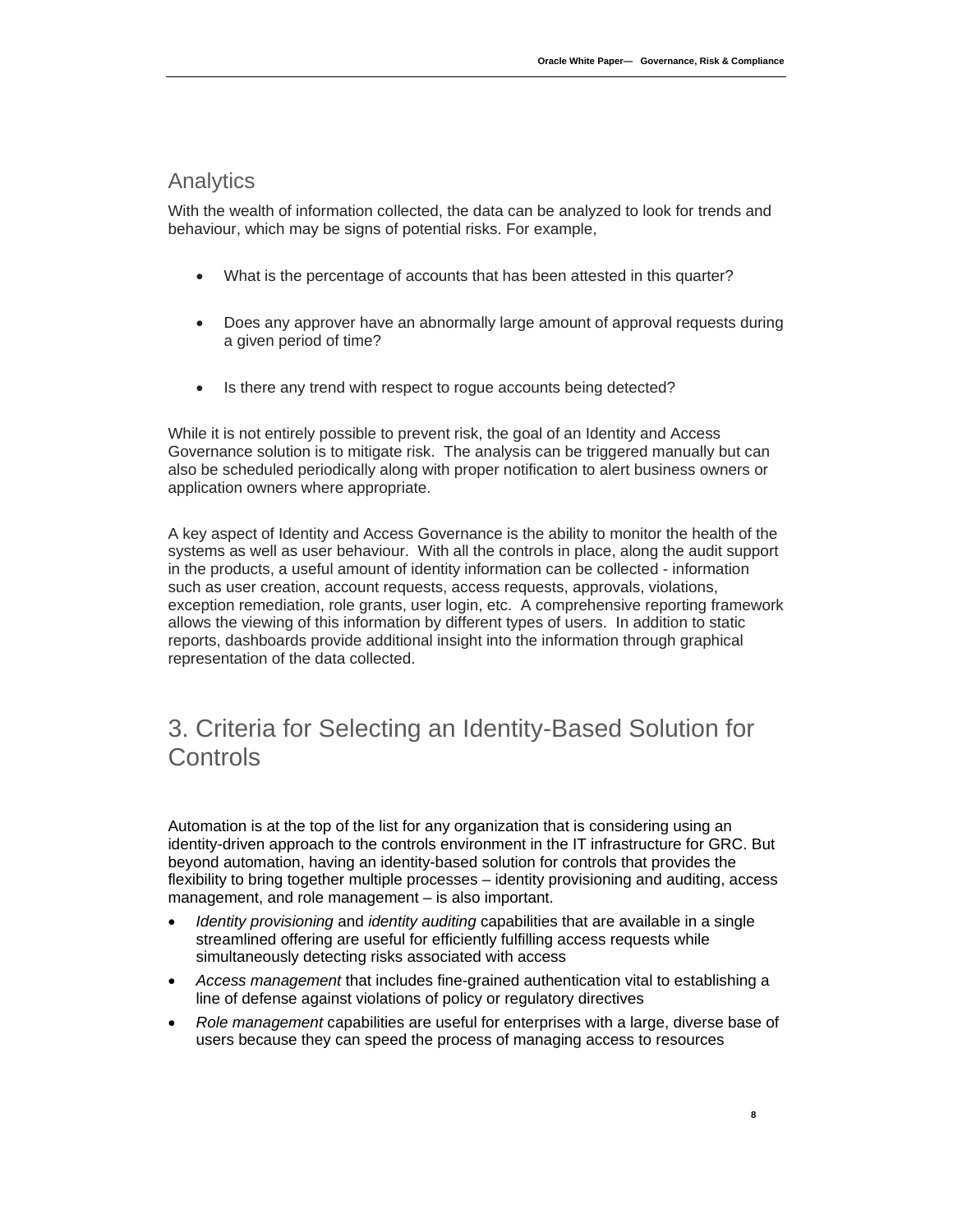Finally, any identity-based solution for building a controls environment for GRC must have a strong reporting component. The solution should report on who has access to what (by both user and information owner); who actually accessed what, including applications, operating systems, and other resources (especially resources associated with confidential or other sensitive information); and who approved or authorized the access. Additionally, reporting capabilities should include a centralized log of all access activities from all resources, so that organizations can quickly and accurately gather the information needed for an audit.

# 4. Using Oracle Identity Management to Institute **Controls**

Oracle's complete portfolio of identity management offerings provides all the capabilities that an organization needs to begin implementing access and security controls as part of an IT framework for GRC.

#### Oracle Identity Manager

Converged identity provisioning and auditing capabilities make Identity Manager an ideal choice for the fine-grained functions that are needed to apply and enforce security policy and compliance requirements in the control environment. Key features include:

- Integrated provisioning and auditing for preventative and detective compliance
- Identity controls consistently applied across provisioning and auditing
- Policy violation tracking and expiration capabilities to handle exceptions

Oracle Access Manager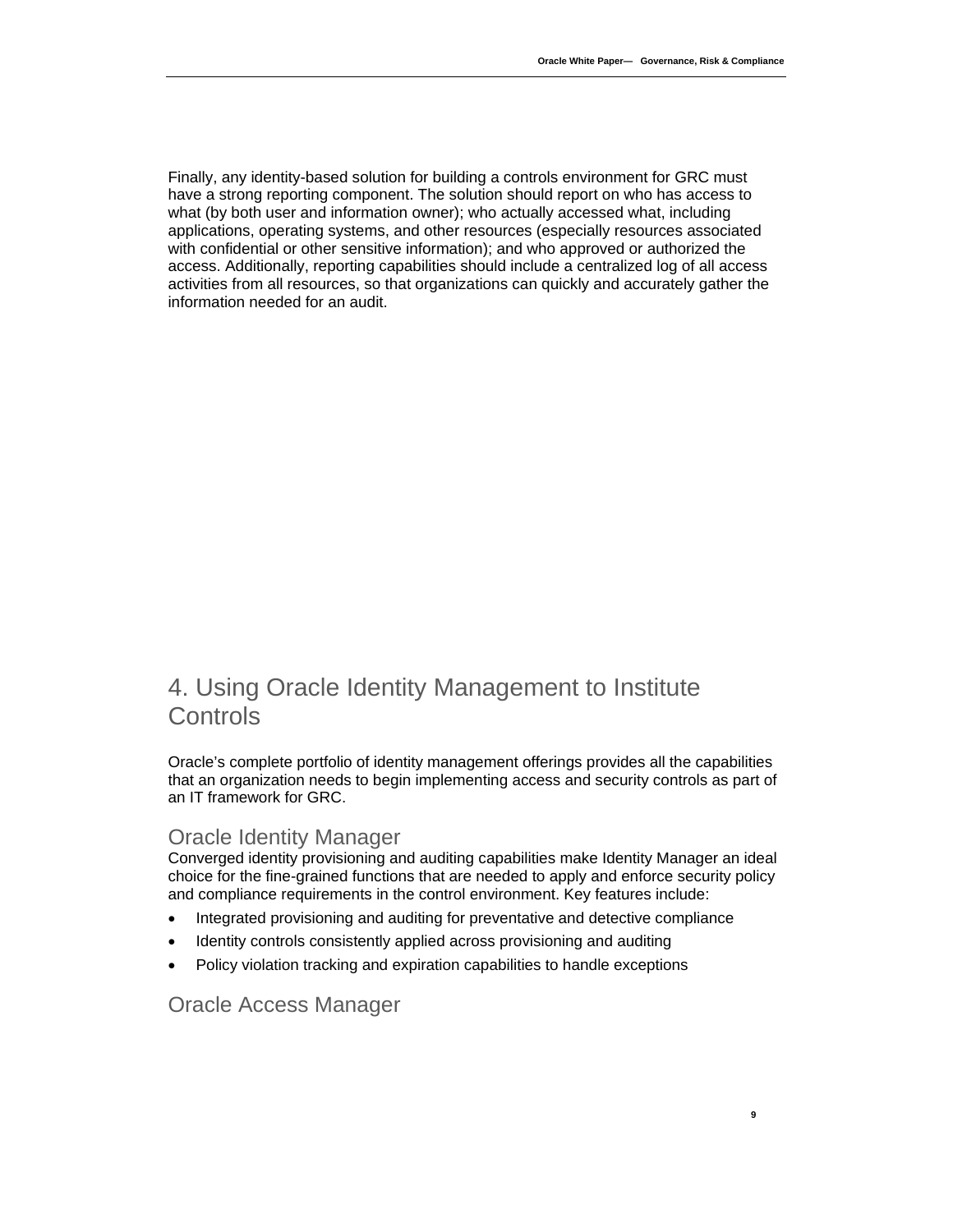Oracle's federated identity products provide the single sign-on, authentication, and authorization capabilities that are essential to access control in the IT framework for rolling out GRC initiatives. Key features include:

- Centralized control over application security
- Policy agents to enforce rule- and role-based authorizations
- Pre-integration with ESSO capabilities
- Extension of core authentication and authorization services to partners

#### Oracle Identity Analytics

By applying enterprise access policies based on user roles rather than individual access privileges, Oracle Identity Analytics dramatically simplifies access control within the IT framework for GRC. Key features include:

- Role engineering and ongoing role maintenance
- Ongoing role certification by business unit managers or role owners
- Enterprise-level monitoring of access for policy conflicts
- Dashboard view of certification status and policy exceptions

### Oracle Directory Offerings

OID, OVD and Directory Server Enterprise Edition provide a complete directory service for consolidating access information from throughout the enterprise. Key features include:

- Robust security with data and communication encryption and password protection
- Multi-level access control instructions (ACIs) to secure data and minimize risk
- Sustained search performance and near-relational database write performance
- Highly flexible replication environment to help ensure data availability

## 5. Conclusion

For enterprises that are eager to roll out enterprise GRC initiatives, the greatest challenge may be in not knowing where to begin. Focusing on one aspect of GRC at a time will bring about optimal results, particularly if an organization starts with something that is easy to plan for and implement, such as identity-related infrastructure controls. Oracle's identity management portfolio includes a number of products that can be used to establish controls in the areas of authentication, Segregation of Duties Analysis, Identity Analytics, role-based access management, and automation of audit and compliance processes.

To learn more about Oracle's identity management and identity-related controls, visit Oracle.com/identity.